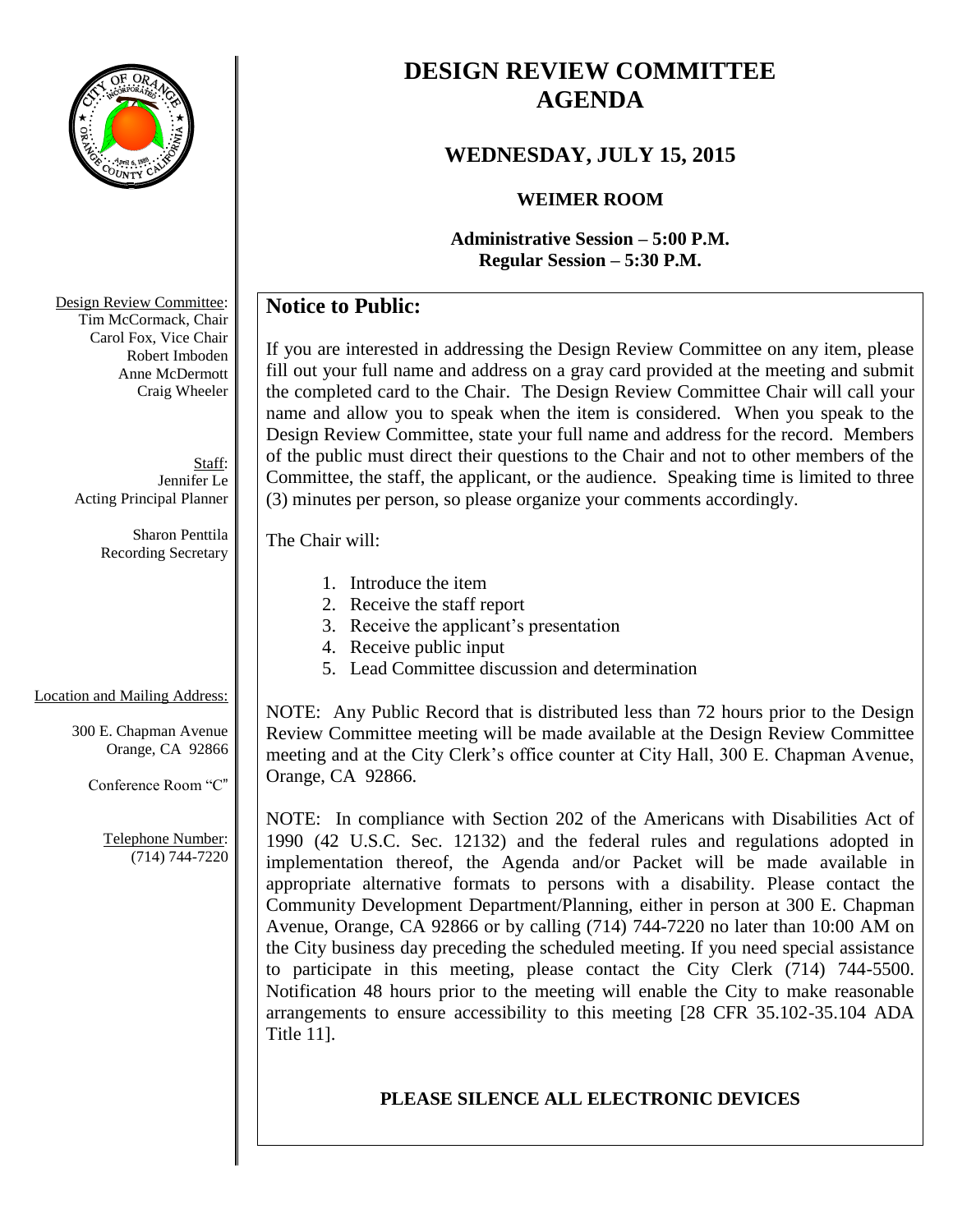The Committee holds an Administrative Session to receive general information from the staff and to conduct an initial review of Minutes of prior meetings. The Session is open to the public; however, no public testimony is taken and no decisions are made. Following the Administrative Session, the Regular Session will begin at 5:30 p.m.

- 1. Review of Agenda
- 2. Policy/Procedural Information
- 3. Review of Minutes:
	- a. June 17, 2015
	- b. July 1, 2015

#### **Regular Session - 5:30 P.M.**

### CALL TO ORDER:

### ROLL CALL:

### PUBLIC PARTICIPATION:

Opportunity for members of the public to address the Design Review Committee on matters not listed on the Agenda.

### CONSENT ITEMS:

- (1) APPROVAL OF MINUTES:
	- a. June 17, 2015
	- b. July 1, 2015

All matters that are listed above as Consent Items are considered to be routine by the Design Review Committee and will be enacted by one motion. There will be no separate discussion of said items unless members of the Design Review Committee, staff, or the public request specific items to be removed from the Consent Items for separate action.

### AGENDA ITEMS:

Continued Items: None

New Agenda Items:

- (2) DRC No. [4764-14 Marywood Residential Development](http://www.cityoforange.org/civicax/filebank/blobdload.aspx?BlobID=15229)
	- The proposed project would establish a maximum of 40 single-family residences on approximately 16 acres of the project site.
	- 2811 E. Villareal Drive
	- Staff Contact: Robert Garcia, 714-744-7231
	- DRC Action: Recommendation to the City Council